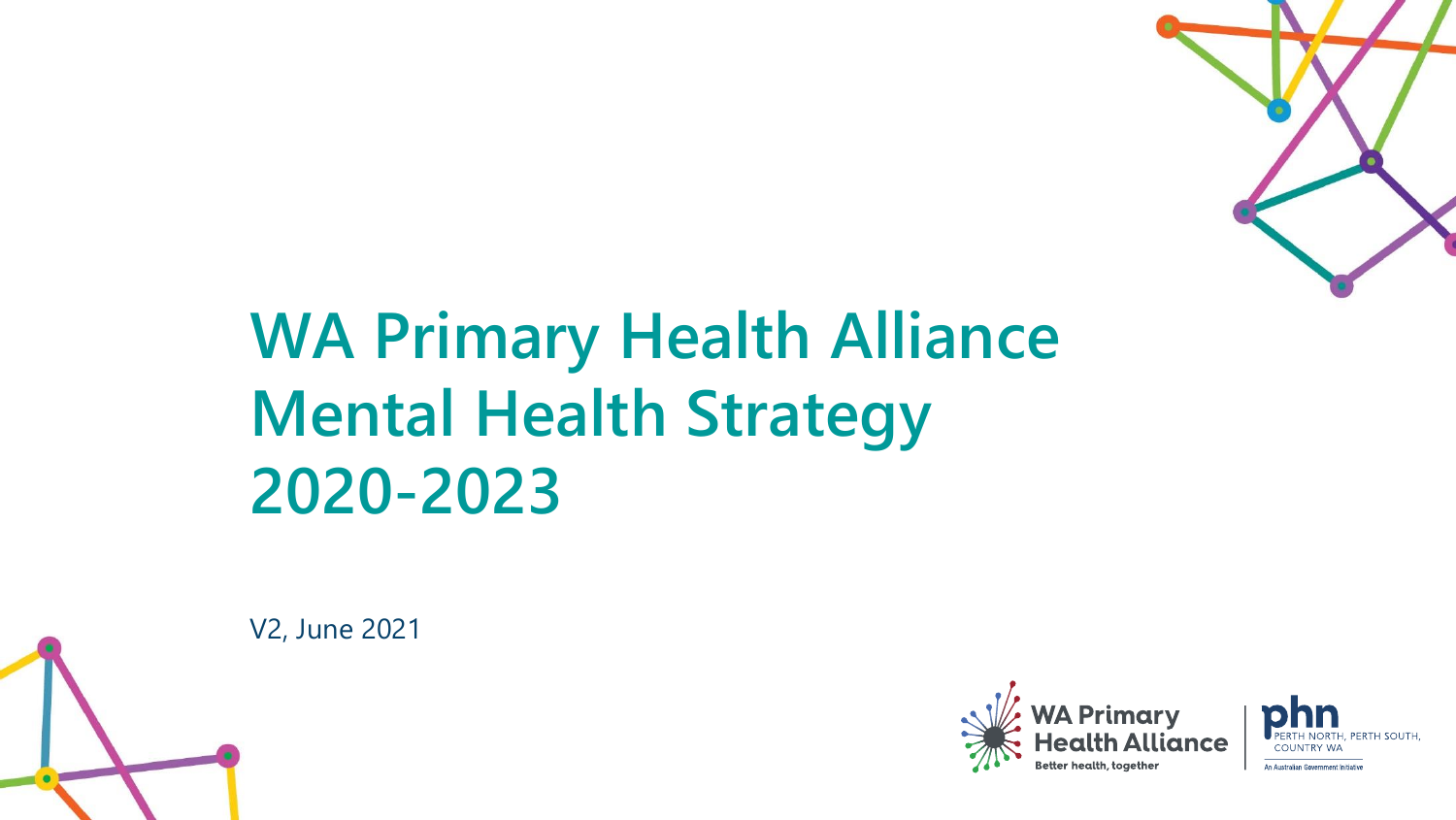### **Introduction**

WA Primary Health Alliance (WAPHA) is funded by the Australian Government to operate the three Primary Health Networks (PHNs) in Western Australia (WA): Perth South, Perth North and Country WA.

WAPHA is responsible for planning, guiding and directing investment towards primary health services, including mental health services.

WAPHA has two key objectives:

- To improve the efficiency and effectiveness of primary health care services for patients, particularly those at risk of poor health outcomes;
- To improve the coordination of care to ensure patients receive the right care, in the right place, at the right time.

WAPHA does not directly provide mental health services, but rather commissions services from a wide range of providers including community managed organisations and health service providers. The Australian Government provides guidance materials that determine the scope of WAPHA's mental health programs.

In addition to its role as a commissioner of mental health services, WAPHA is committed to building the capability and capacity of the primary health care sector to respond to the needs of people experiencing mental health issues.

This document provides an overview of WAPHA's strategy for mental health, in line with the guidance set by the Australian Government and our *Strategic Plan: Better Health, Together 2020-2023*. This Mental Health Strategy has been prepared to support our staff to make informed decisions and understand our mental health priorities.

#### **MAPHA's Mental Complement our Strategic Plan <b>Analysis** Complement our Strategic Plan **WAPHA's Mental Health Strategy has been developed to**

**complement our Strategic Plan Below is our commitment to our Strategic Priorities in the context of mental health.**

#### **Commission services in a planned and targeted way**

WAPHA will be strategic and more precise in how we allocate finite resources and commission services to ensure we maximise outcomes for consumers.**<sup>1</sup>** This Mental Health Strategy provides a blueprint of the factors we will take into account when determining how, for who and where we commission mental health services.

#### **Promote and prioritise an integrated health system**

Our Mental Health Strategy highlights our commitment towards a collaborative approach to mental health. It describes how we intend to collaborate with other commissioning agencies, general practitioners (GPs), service providers and communities to create a more unified mental health system.

#### **Continuously improve primary health care practice**

Through the implementation of regular monitoring, evaluation and continuous improvement, WAPHA will work to ensure a safe and high-quality primary mental health care service system. This Mental Health Strategy outlines priorities focused on developing primary care practice to provide culturally competent services to meet the needs of consumers and carers.

#### **Empower people in our communities**

Local communities have a critical role in improving individual mental health outcomes. Our strategy describes how we aim to increase access to holistic, person-centred care, to support the most vulnerable members of our society.

1: For the purpose of this document, and with recognition of the contextual nature of primary mental health terminology, we have used the terms consumer, patient and individual interchangeably. 2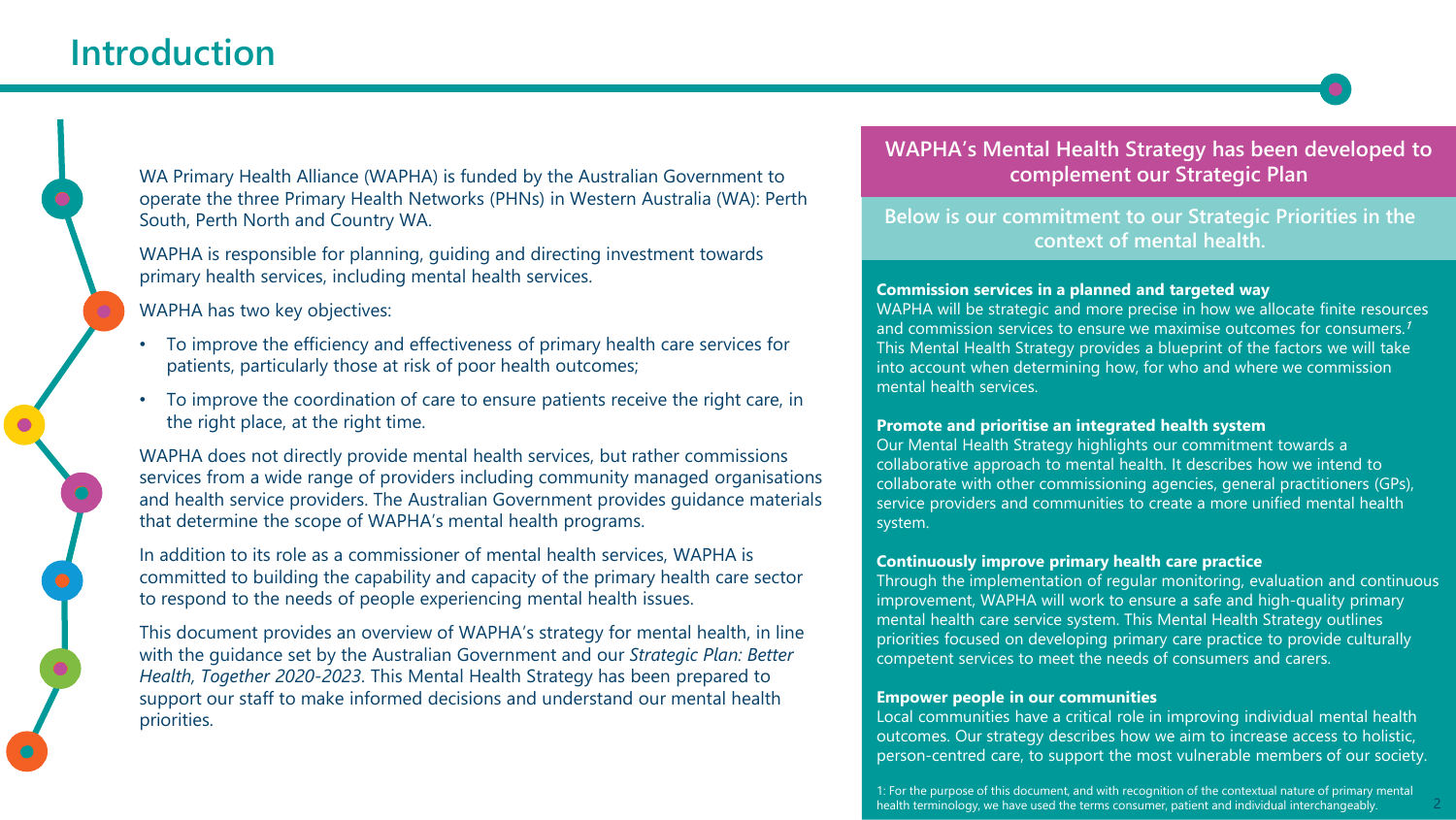### **This Strategy draws upon and aligns with WAPHA's strategic direction**

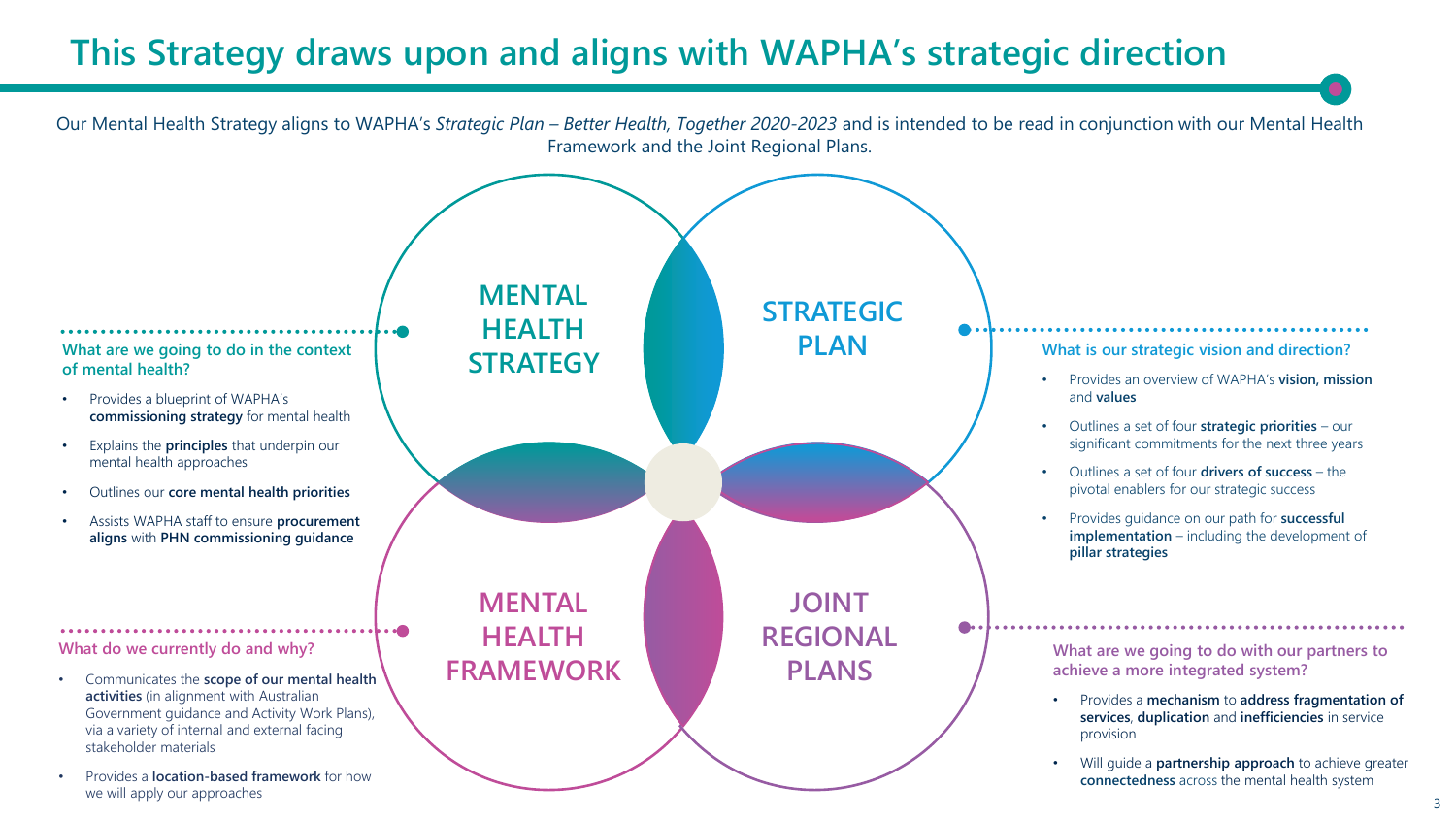### **Commissioning for Better Health**

**Commissioning for Better Health <sup>1</sup> sets out WAPHA's approach to commissioning. It guides our commissioning approach to ensure that the services we fund are evidence based, meet the needs of those most vulnerable and achive the right outcomes.**

Our *Commissioning for Better Health* approach will be much more deliberate than it has been in the past. This will ensure that we are directing our funds to support local primary health care services to be more efficient and effective, and better meet the needs of patients at risk of poor health outcomes. WAPHA targets its limited funding (estimated to be about 6% of the total funding for mental health services across WA) to commission services that complement general practice and, where there are gaps in the primary mental health system, support those people and places with the greatest need.

**Ultimately, we will commission services that are easy to navigate, well connected and close to home.**

**Commissioning for Better Health is based on the PHN Commissioning Framework**



**In our approach to commissioning and engaging with service providers, WAPHA is guided by the objectives of the Quadruple Aim in health care and our drive for greater health equity.** 



[1: https://www.wapha.org.au/wp-content/uploads/2019/04/Commissioning-for-Better-Health.pdf](https://www.wapha.org.au/wp-content/uploads/2019/04/Commissioning-for-Better-Health.pdf)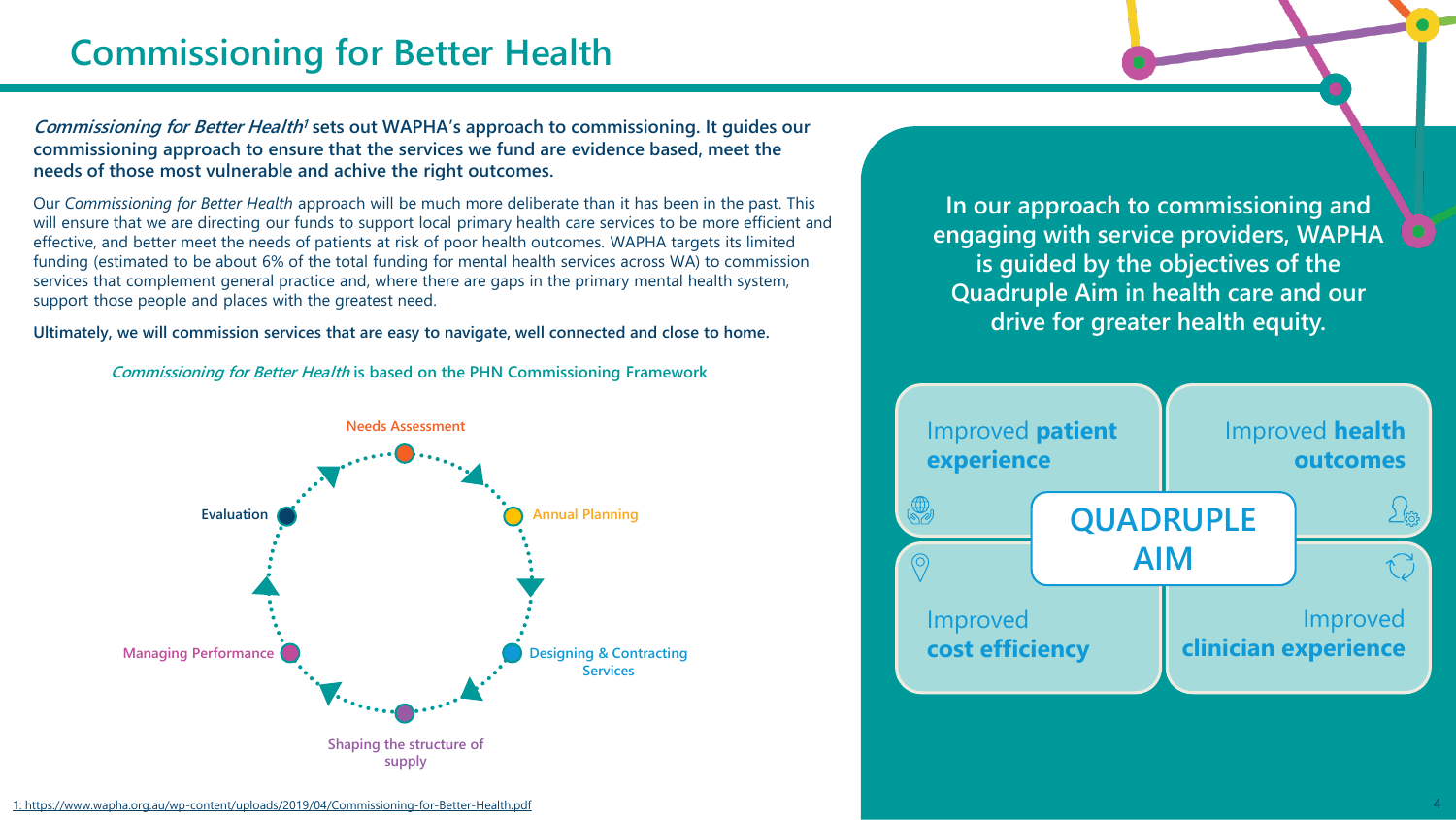### **How to use the Mental Health Strategy**

Our Mental Health Strategy provides the direction that should be taken into account when we commission services and other activities. The six elements, along with the Australian Government's Guidance materials for mental health, outline the parameters for what is in scope for each program. Our mental health priorities are outlined on page 8, underpinned by a series of initiatives, which describe the changes we seek to make to the primary mental health system. It is important that our commissioning and practice development activities align with one or more of these priorities/initiatives. In addition to these initiatives, we have outlined specific commissioning strategies (pages 9-13) for each of our various platforms and programs. These should be read in conjunction with the initiatives and priorities on page 8. You will also find links to Commonwealth Guidance Materials, which provide further detail on the scope of our mental health programs.

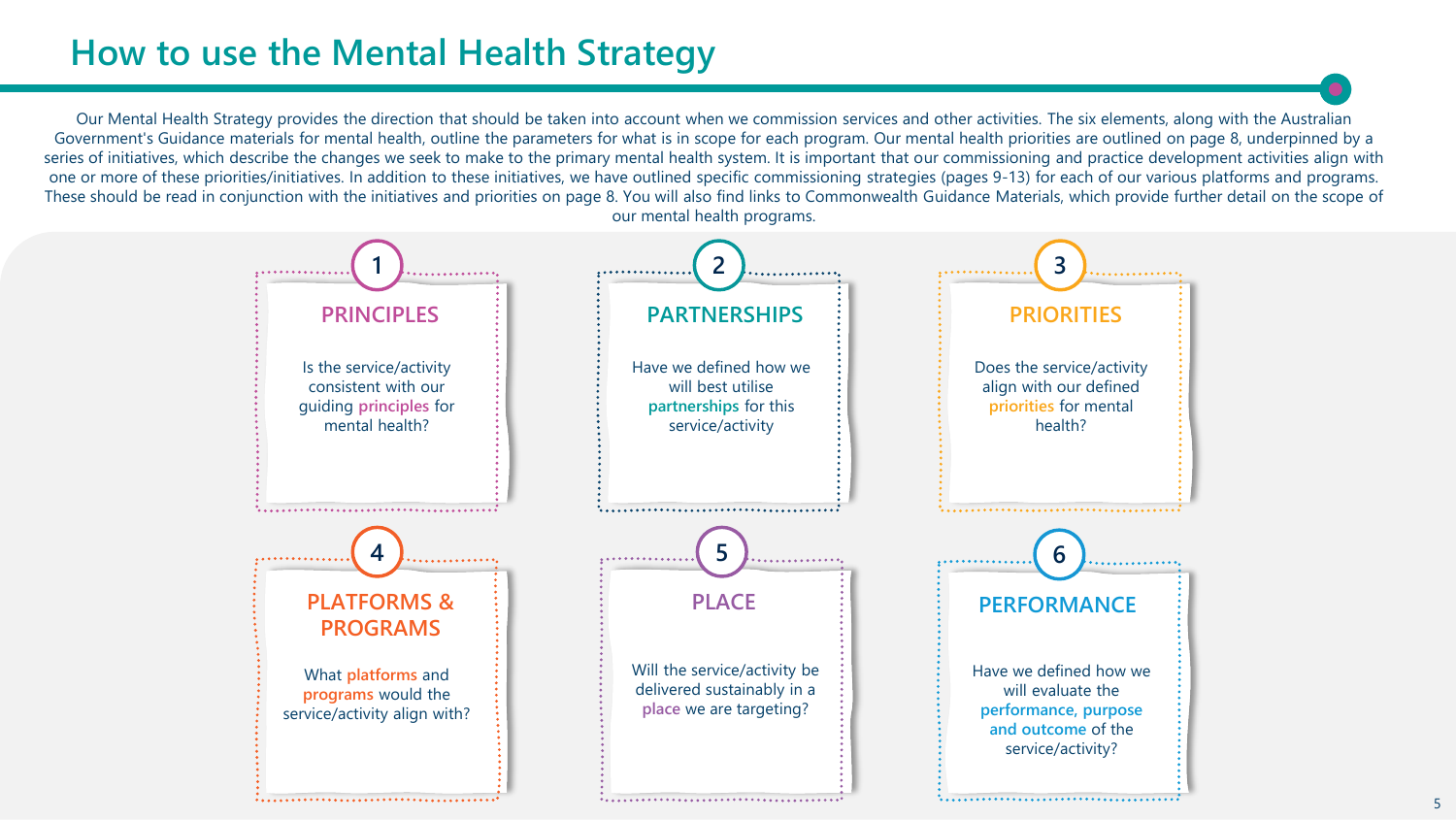**All of our commissioned services are safe, culturally appropriate and of a high quality.**

**We work closely with key stakeholders towards achieving a connected mental health system.**

**We orient our mental health services around general practice to better support consumers, carers and clinicians.**

**We make strategic commissioning decisions to direct our finite resources to where they will deliver the most impact.**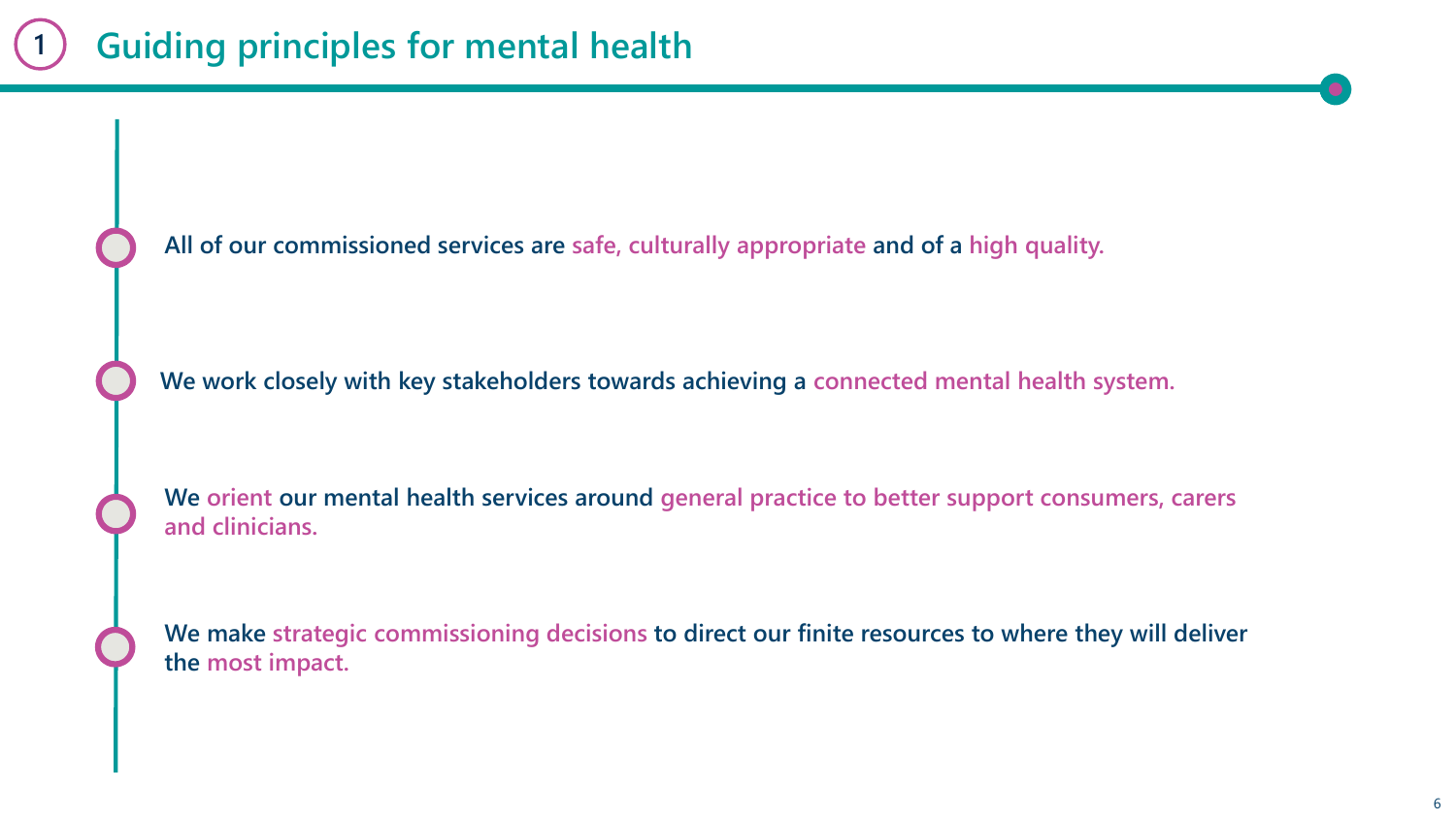#### **Partnerships 2**

Our Strategic Plan outlines mature collaborative partnerships as a key driver to our success. WAPHA works collaboratively and purposefully at a metropolitan, regional and remote level with consumers, carers, health care providers (primary, secondary and tertiary), social care services, local government and other stakeholders to understand complexities and gaps and identify what is needed to develop seamless care pathways and work across the care continuum to improve health outcomes. At a local level, we engage with, and promote existing networks and committees to enhance integration and improve information flow across the system. Our commitment to our partners is below:

#### **Consumers, families and carers**

WAPHA is committed to person-centred care and recognises the requirements and needs for mental health services are best understood by the consumers of those services. WAPHA will exemplify this commitment through taking a co-design approach in our commissioning and by ensuring the experience of consumers, families and carers is integral to the continuous improvement of services.

#### **Aboriginal Community Controlled Health Organisations (ACCHOs) and community representatives**

WAPHA fosters relationships with Aboriginal people and communities that are built on respect and trust and works closely with ACCHOs.

#### **General Practice**

WAPHA is committed to increasingly involving general practice in service design to ensure their role is elevated and integrated where possible. This includes GPs and other members of the general practice care team, such as practice nurses.

#### **WA Mental Health Commission (MHC) and Health Service Providers (HSPs)**

WAPHA and the WA MHC work together to improve integrated service delivery through planned and coordinated commissioning, structured system-change and a commitment to better health outcomes for Western Australians. This is reflected through development of formal partnership agreements and Joint Regional Plans in collaboration with the MHC and HSPs.

#### **Peak bodies**

WAPHA understands the importance of involving peak bodies in the design of models of care, developing the workforce, as well as collaboration and consultation with the members they represent. For example, WAPHA has an MOU with the Aboriginal Health Council of WA (AHCWA).

#### **Health, Welfare and Community Service Providers**

Through engagement with the diversity of local providers, including local government, we explore opportunities to leverage current strengths and facilitate collaborative responses to achieve system level change.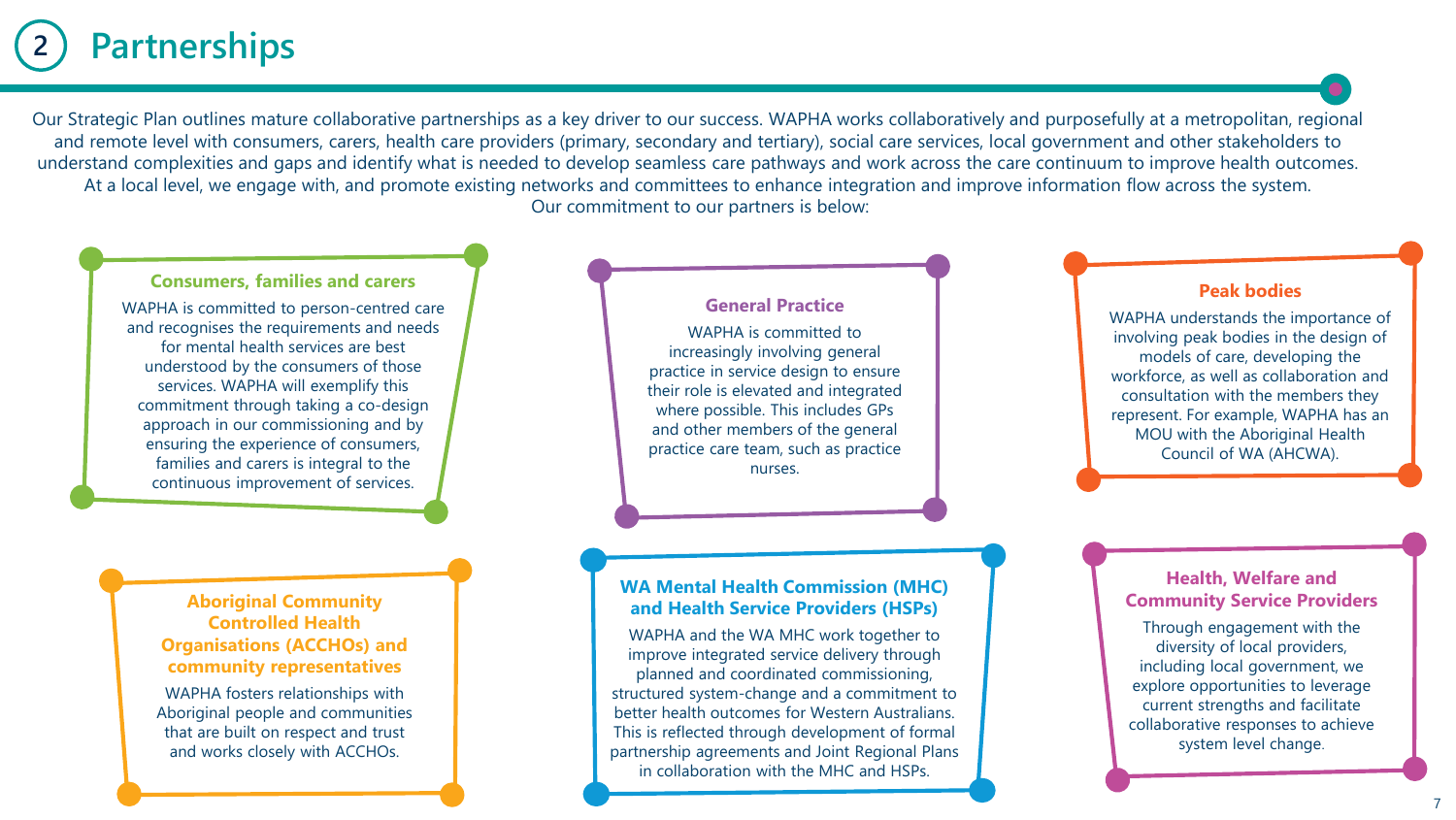#### **Priorities for mental health 3**

We have identified five mental health priorities, outlined below. These priorities underpin our mental health commissioning and our approach to systemic change. The corresponding initiatives outline how we propose to achieve our mental health priorities. We utilise data to improve system knowledge and evidence-based service planning, apply co-design with consumers and other stakeholders, and determine outcomes to be achieved, to inform the development and refinement of new and existing mental health programs.

**Each initiative is aligned to one of the strategic priorities from our strategic plan as outlined below:**

| Commission in a planned and targeted way |                                                                                                                                             |     | Promote and prioritise an integrated health system                                                                                                          |     |                                                                                                                                                   | Continuously improve primary care practice |                                                                                                                                                         |     | <b>Empower people and communities</b>                                                                                                              |  |
|------------------------------------------|---------------------------------------------------------------------------------------------------------------------------------------------|-----|-------------------------------------------------------------------------------------------------------------------------------------------------------------|-----|---------------------------------------------------------------------------------------------------------------------------------------------------|--------------------------------------------|---------------------------------------------------------------------------------------------------------------------------------------------------------|-----|----------------------------------------------------------------------------------------------------------------------------------------------------|--|
|                                          | <b>PRIORITY1</b><br>Increase access to<br>primary mental<br>health care across<br><b>WA</b>                                                 |     | <b>PRIORITY 2</b><br><b>Enhance system</b><br>integration                                                                                                   |     | <b>PRIORITY 3</b><br><b>Focus on person</b><br>centred, holistic<br>mental health<br>care                                                         |                                            | <b>PRIORITY 4</b><br>Plan and<br>commission<br>mental health care<br>that improves<br>mental health<br>outcomes for<br>people with the<br>greatest need |     | <b>PRIORITY 5</b><br>Continuously<br>improve the<br>quality, safety<br>and cultural<br>competency of<br>primary mental<br>health care              |  |
| 1.1                                      | Increase access to treatment through<br>technology, virtual supports and<br>innovative models of care                                       | 2.1 | Utilise Joint Regional Plans and HSP<br>Partnership Protocols to support<br>integrated planning and service delivery<br>at a regional level                 | 3.1 | Commission person-centred<br>services, focused on the holistic<br>treatment of physical and mental<br>health issues                               | 4.1                                        | Target commissioning towards<br>people experiencing mental<br>health issues who can be treated<br>within a primary care setting                         | 5.1 | Enhance primary mental health<br>youth services by leveraging the<br>network of headspace services                                                 |  |
| 1.2                                      | Work towards more equitable access<br>to primary mental health care<br>including contributing to building a<br>suitably qualified workforce | 2.2 | Support integration between general<br>practice, local mental health services,<br>specialist treatment services and social<br>services through promotion of | 32  | Ensure commissioned mental health<br>services implement best practice<br>approaches to support individuals<br>with co-occurring alcohol and other | 4.2                                        | Capture and utilise patient<br>experience data and outcomes,<br>to inform continuous<br>improvement                                                     | 5.2 | Make best use of the existing<br>workforce to ensure a flexible<br>approach to mental health service<br>delivery within a stepped care<br>approach |  |
| 1.3                                      | Increase access to low-cost local<br>mental health treatment services in<br>areas with limited-service availability<br>but high demand      | 2.3 | information sharing, transparent referral<br>mechanisms and care pathways<br>Co-design service models and care<br>pathways that are easy to navigate and    | 3.3 | drugs and physical health issues<br>Facilitate social and emotional<br>wellbeing approaches to primary                                            | 4.3                                        | Build upon the lessons learned<br>from the National Suicide<br>Prevention Trials to commission<br>evidence informed suicide                             | 5.3 | Facilitate access to targeted<br>education, training and continuous<br>quality improvement activities to<br>build workforce cultural               |  |
| 1.4                                      | Increase access to low intensity, early<br>intervention mental health services for                                                          |     | provide a seamless experience for<br>consumers, carers and clinicians                                                                                       | 3.4 | mental healthcare<br>Support the development of the                                                                                               |                                            | prevention and postvention<br>services                                                                                                                  |     | competency and capability                                                                                                                          |  |
|                                          | people with or at risk of mild mental<br>illness, to prevent escalating acuity                                                              | 2.4 | Work with state government partners to<br>clarify roles and responsibilities across<br>the mental health sector                                             |     | peer workforce and promote<br>models of practice that incorporate<br>peer workers as members of                                                   | 4.4                                        | <b>Commission culturally</b><br>appropriate Aboriginal mental                                                                                           | 5.4 | WAPHA's contracted providers will<br>be appropriately accredited and<br>underpinned by sound clinical                                              |  |
| 1.5                                      | Strengthen approaches to enhance<br>the assessment and management of<br>mental health issues in general<br>practice                         | 2.5 | Implement the Alliance Against<br>Depression to support an integrated<br>community approach, to improve care<br>for people living with depression           |     | multidisciplinary teams                                                                                                                           |                                            | health services in collaboration<br>with Aboriginal people                                                                                              |     | governance                                                                                                                                         |  |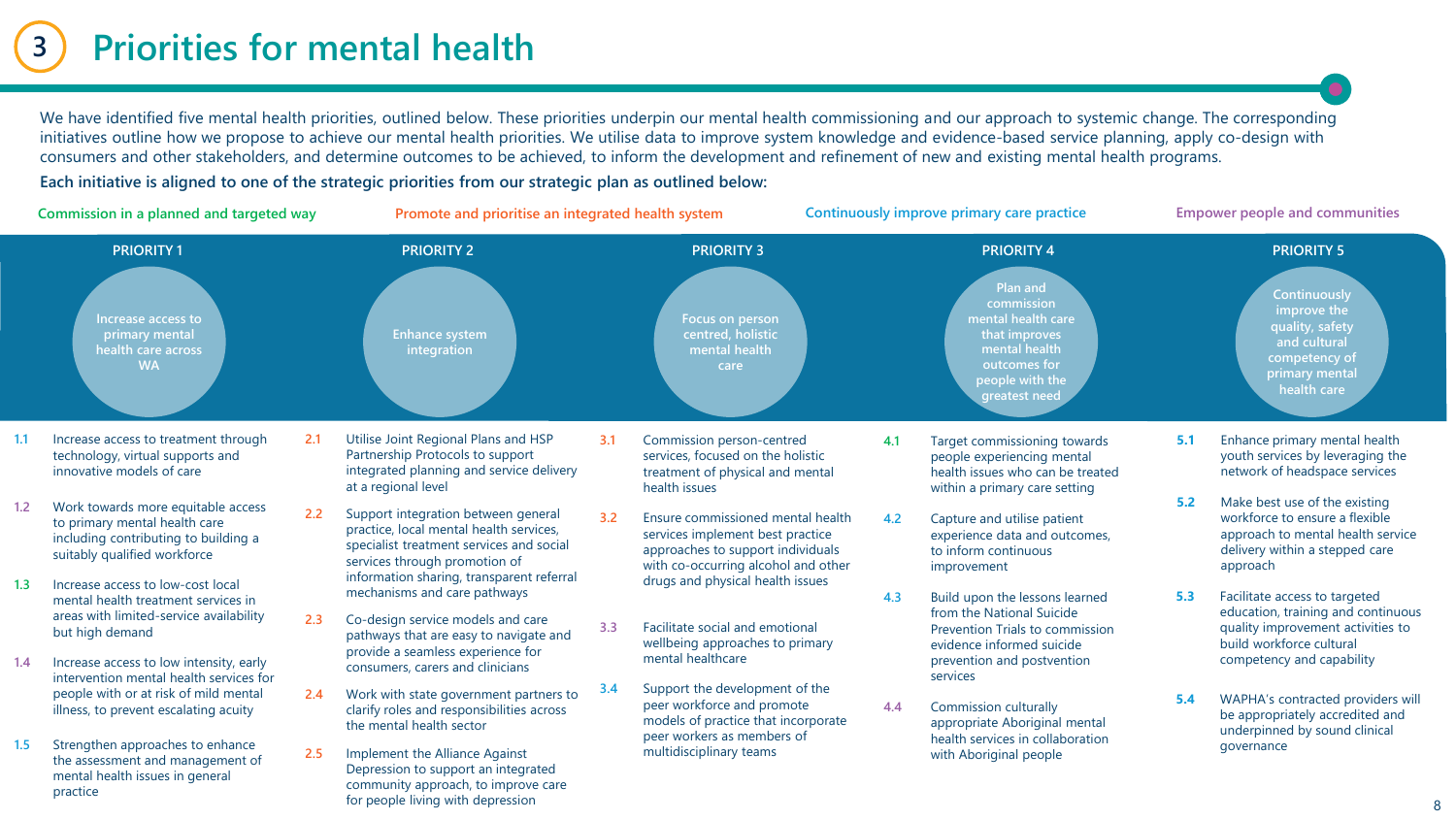**WAPHA has developed three platforms to support the delivery of commissioned mental health services. The table below provides an overview of some of our mental health platforms, including a description and a commissioning strategy for each.**

|                                                                                                                                                                                     | Platform                                                       | <b>Platform description</b>                                                                                                                                                                      | <b>Commissioning Strategy</b>                                                                                                                                                                                                                                                                                                                                                                                                                              |
|-------------------------------------------------------------------------------------------------------------------------------------------------------------------------------------|----------------------------------------------------------------|--------------------------------------------------------------------------------------------------------------------------------------------------------------------------------------------------|------------------------------------------------------------------------------------------------------------------------------------------------------------------------------------------------------------------------------------------------------------------------------------------------------------------------------------------------------------------------------------------------------------------------------------------------------------|
| <b>Platforms</b>                                                                                                                                                                    | <b>Alliance Against</b><br>Depression                          | An integrated, GP-centric, community led approach to<br>improve care and optimise treatment for patients with<br>depression and prevent suicidal behaviour.                                      | Support interested communities to implement the Alliance Against Depression<br>approach and work together on:<br>Public awareness campaigns to reduce the stigma associated with depression and<br>suicide<br>Support for high-risk groups, patients and their families<br>$\bullet$<br>Building capacity of primary mental healthcare professionals, including GPs<br>Education activities on depression and suicide for community members and<br>leaders |
| A platform refers to one of<br>WAPHA's flagship<br>initiatives, which serve as<br>both a foundation upon<br>which mental health<br>programs can operate and<br>a gateway to primary | <b>HealthPathways WA</b>                                       | An online portal that provides clinicians with clear and<br>concise guidance for assessing, managing and referring<br>patients (including those experiencing mental health<br>issues) across WA. | Continue to develop, update, localise and promote the use of mental health<br>specific pathways<br>Utilise the pathways to promote available services and support education, training<br>and other activities to improve the interface between primary care practitioners<br>and specialists working in a community or acute/hospital setting                                                                                                              |
| health care. Platforms help<br>integrate systems of care<br>and ensure the needs and<br>preferences of<br>consumers/patients are the<br>core focus.                                 | <b>Initial Assessment and</b><br><b>Referral Service (IAR)</b> | Provision of an effective, statewide system for the initial<br>assessment and referral of individuals presenting with<br>mental health conditions in primary health care<br>settings.            | Design, pilot, monitor and implement IAR (during 2020-2022)<br>Embed IAR in general practice workflows and HealthPathways                                                                                                                                                                                                                                                                                                                                  |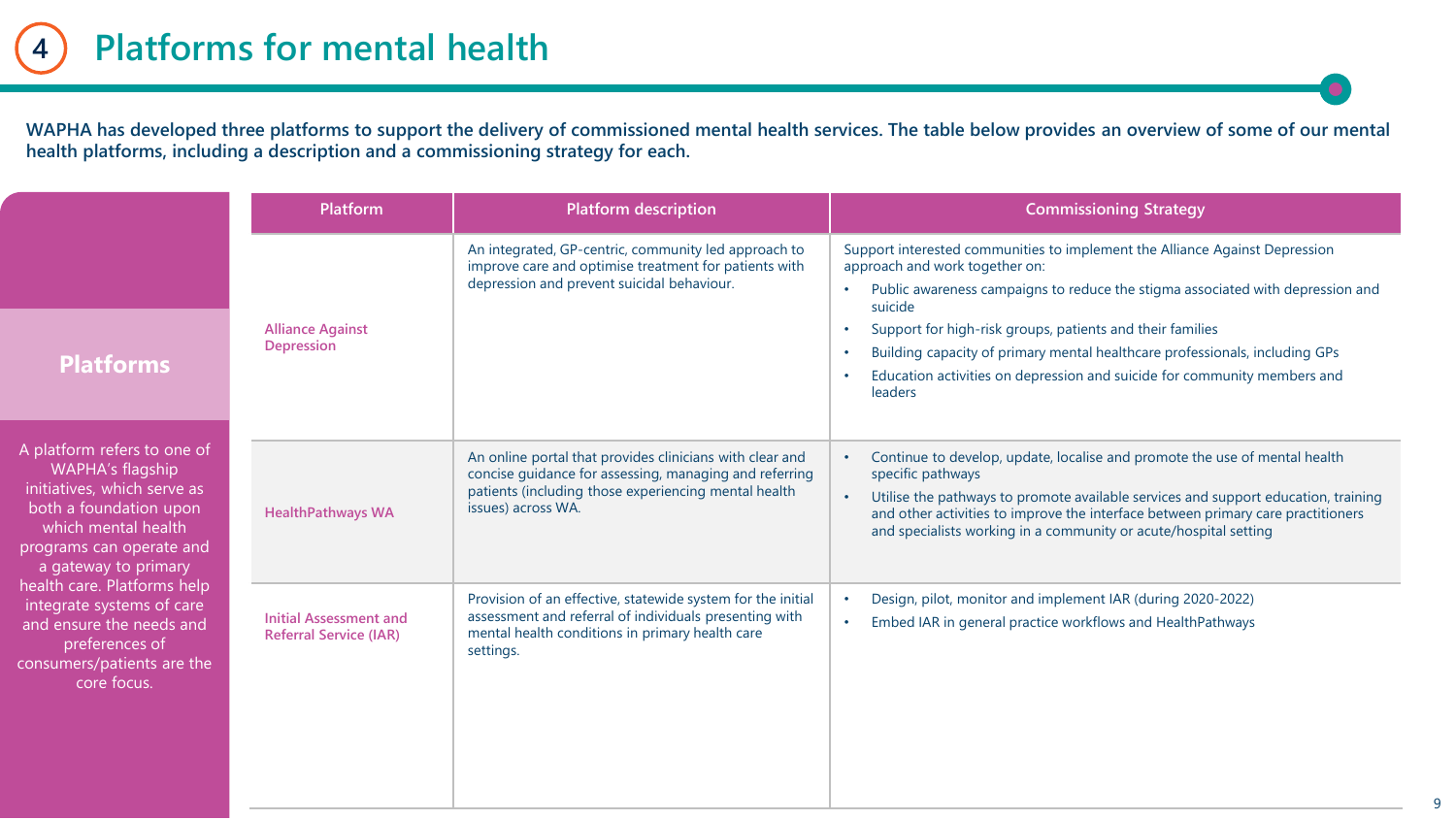#### **Programs for mental health 4**

WAPHA commissions mental health programs that have been designed to meet specific mental health needs. The term *program* is used broadly in this **context and refers to our long-term mental health activity. The table below and subsequent pages provide an overview of some of our commissioned mental health programs, including their scope, individual strategy and the guidance to follow when commissioning. Programs are categorized by program streams (pages 10-12) and Program elements/interventions (page 13).** 

|                | <b>Name</b>                                           | Scope                                                                                                                                                                                                                                                                                   | <b>Commissioning Strategy</b>                                                                                                                                                                                                                                                                                                             | <b>Guidance followed</b>                                                                                                                                                                                   |
|----------------|-------------------------------------------------------|-----------------------------------------------------------------------------------------------------------------------------------------------------------------------------------------------------------------------------------------------------------------------------------------|-------------------------------------------------------------------------------------------------------------------------------------------------------------------------------------------------------------------------------------------------------------------------------------------------------------------------------------------|------------------------------------------------------------------------------------------------------------------------------------------------------------------------------------------------------------|
| <b>Program</b> | Aboriginal<br><b>Mental Health</b><br><b>Services</b> | Culturally appropriate mental health services for<br>Aboriginal people of all ages.                                                                                                                                                                                                     | Work in partnership with Aboriginal stakeholders and<br>consumers to ensure new and existing service models<br>are culturally appropriate and are operating within a<br>social and emotional wellbeing framework<br>Support the development of cultural competence and<br>capability across commissioned services and general<br>practice | <b>Aboriginal and Torres</b><br><b>Strait Islander Mental</b><br><b>Health Services</b>                                                                                                                    |
| <b>Streams</b> | <b>Adult Mental</b><br><b>Health Centre</b>           | The centre is intended to provide a welcoming, low<br>stigma soft entry point (i.e. no wrong door<br>approach) for people who may be experiencing<br>distress or crisis, who require immediate<br>assessment, short term treatment and/or<br>connection/reconnection to other services. | Work with state government partners and other<br>stakeholders to ensure design integrates with (and does<br>not duplicate) existing and planned services for the<br>region                                                                                                                                                                | <b>Adult Mental Health</b><br><b>Centre Service Model</b>                                                                                                                                                  |
|                | <b>Mental Health</b><br><b>Nursing</b>                | Case management and care coordination for people<br>experiencing severe mental illness, whose care is<br>being managed within primary care settings.                                                                                                                                    | Review programs and models to ensure they are fit for<br>purpose.                                                                                                                                                                                                                                                                         | <b>Mental Health Nursing</b><br>Services in Australia: A<br><b>How to Guide for PHNs</b><br><b>Primary Mental Health</b><br><b>Care Services for</b><br><b>People with Severe</b><br><b>Mental Illness</b> |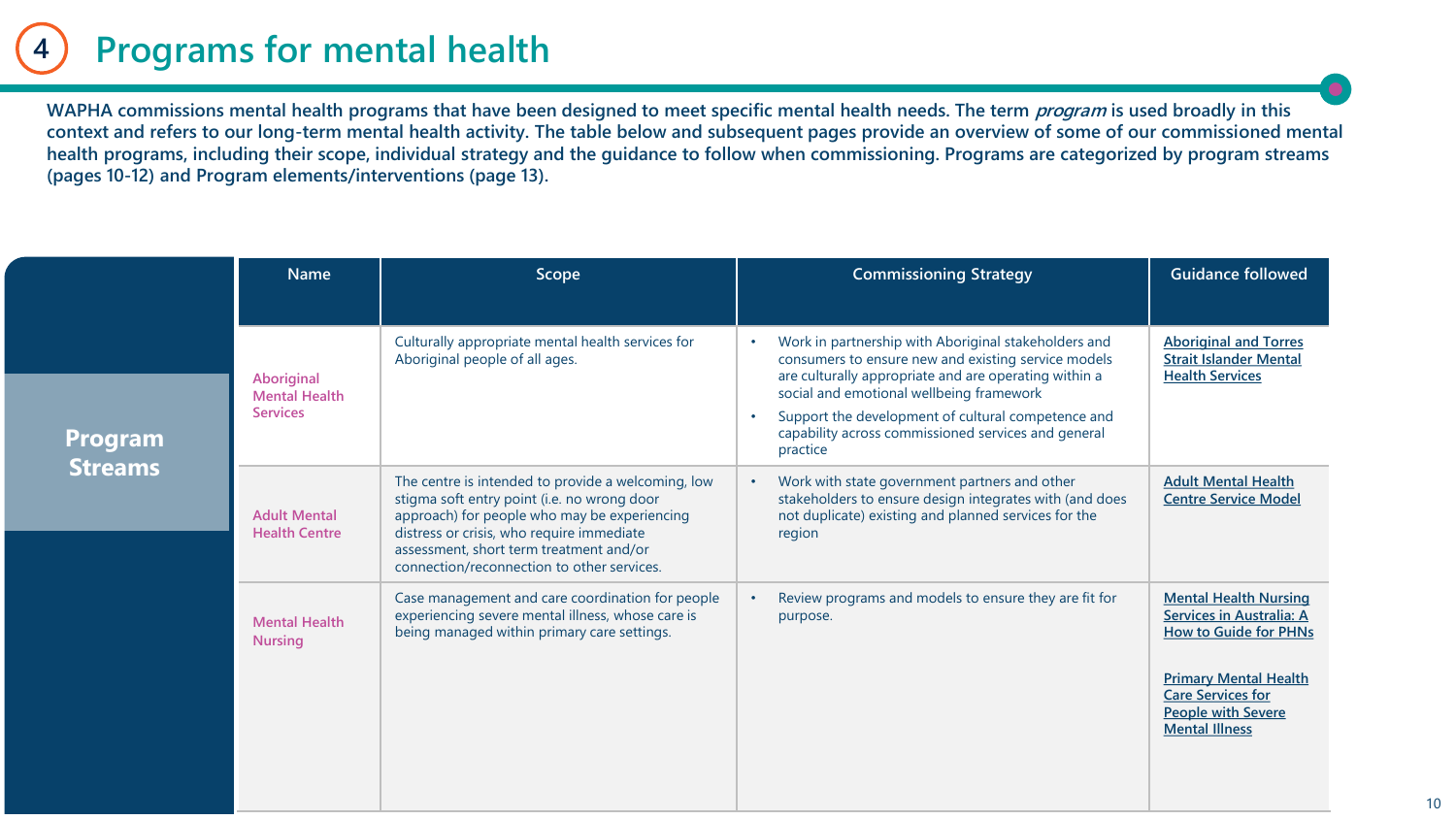#### **Programs for mental health 4**

|                                  | <b>Name</b>                                                                                                   | Scope                                                                                                                                                                                                                                                                                          | <b>Commissioning Strategy</b>                                                                                                                                                                                                                                                                                                                                                                                                                                                                                                                                                      | <b>Guidance followed</b>                                                                                                                                                                                                                                                                                                              |
|----------------------------------|---------------------------------------------------------------------------------------------------------------|------------------------------------------------------------------------------------------------------------------------------------------------------------------------------------------------------------------------------------------------------------------------------------------------|------------------------------------------------------------------------------------------------------------------------------------------------------------------------------------------------------------------------------------------------------------------------------------------------------------------------------------------------------------------------------------------------------------------------------------------------------------------------------------------------------------------------------------------------------------------------------------|---------------------------------------------------------------------------------------------------------------------------------------------------------------------------------------------------------------------------------------------------------------------------------------------------------------------------------------|
|                                  | <b>Virtual</b><br>Psychology<br><b>Clinic</b><br>(Telehealth &<br>e-health<br>assessments &<br>interventions) | Provision of free, high quality mental health<br>assessment and treatment to Western<br>Australians aged 16 and over, who are<br>experiencing challenges related to low mood,<br>anxiety or substance use.                                                                                     | Continued refinement of the statewide Practitioner Online<br>$\bullet$<br>Referral Treatment Service (PORTS) program<br>Expand capacity of PORTS program to meet the needs of<br>$\bullet$<br>additional priority target groups<br>Expand capacity of treatment support workforce to reduce<br>$\bullet$<br>referral failure and drop out<br>Integrate PORTS at the local level by:<br>$\bullet$<br>Ensuring PORTS is connected to commissioned<br>$\bullet$<br>services in priority locations<br>Embedding PORTS into general practice via IAR<br>$\bullet$<br>and HealthPathways | <b>Aboriginal and Torres</b><br><b>Strait Islander Mental</b><br><b>Health Services</b><br><b>Low Intensity Mental</b><br><b>Health Services for</b><br><b>Early Intervention</b><br>Psychological<br>Therapies provided by<br><b>Mental Health</b><br>Professionals for<br><b>Underserviced Groups</b><br><b>Stepped Care</b>        |
| <b>Program</b><br><b>Streams</b> | Integrated<br><b>Primary Mental</b><br><b>Health Care</b><br>(Portals)                                        | Provision of a stepped care approach for people<br>with, or at risk of, mental health conditions in<br>regional Western Australia.<br>Consisting of clinical care coordination, low<br>intensity and psychological therapy services<br>delivered face-to-face, by telephone, and/or<br>online. | Establish and/or develop metropolitan Portals in identified<br>$\bullet$<br>priority locations                                                                                                                                                                                                                                                                                                                                                                                                                                                                                     | <b>Aboriginal and Torres</b><br><b>Strait Islander Mental</b><br><b>Health Services</b><br><b>Low Intensity Mental</b><br><b>Health Services for</b><br><b>Early Intervention</b><br>Psychological<br>Therapies provided by<br><b>Mental Health</b><br><b>Professionals for</b><br><b>Underserviced Groups</b><br><b>Stepped Care</b> |
|                                  | Psychosocial<br>Support<br><b>Measure</b>                                                                     | Support for individuals with severe mental illness<br>who are unable to access the National Disability<br>Insurance Scheme.                                                                                                                                                                    | Align with recommendations of the national audit of<br>$\bullet$<br>Commonwealth psychosocial support services.                                                                                                                                                                                                                                                                                                                                                                                                                                                                    | <b>Continuity of Support</b><br><b>Psychosocial Support</b>                                                                                                                                                                                                                                                                           |

11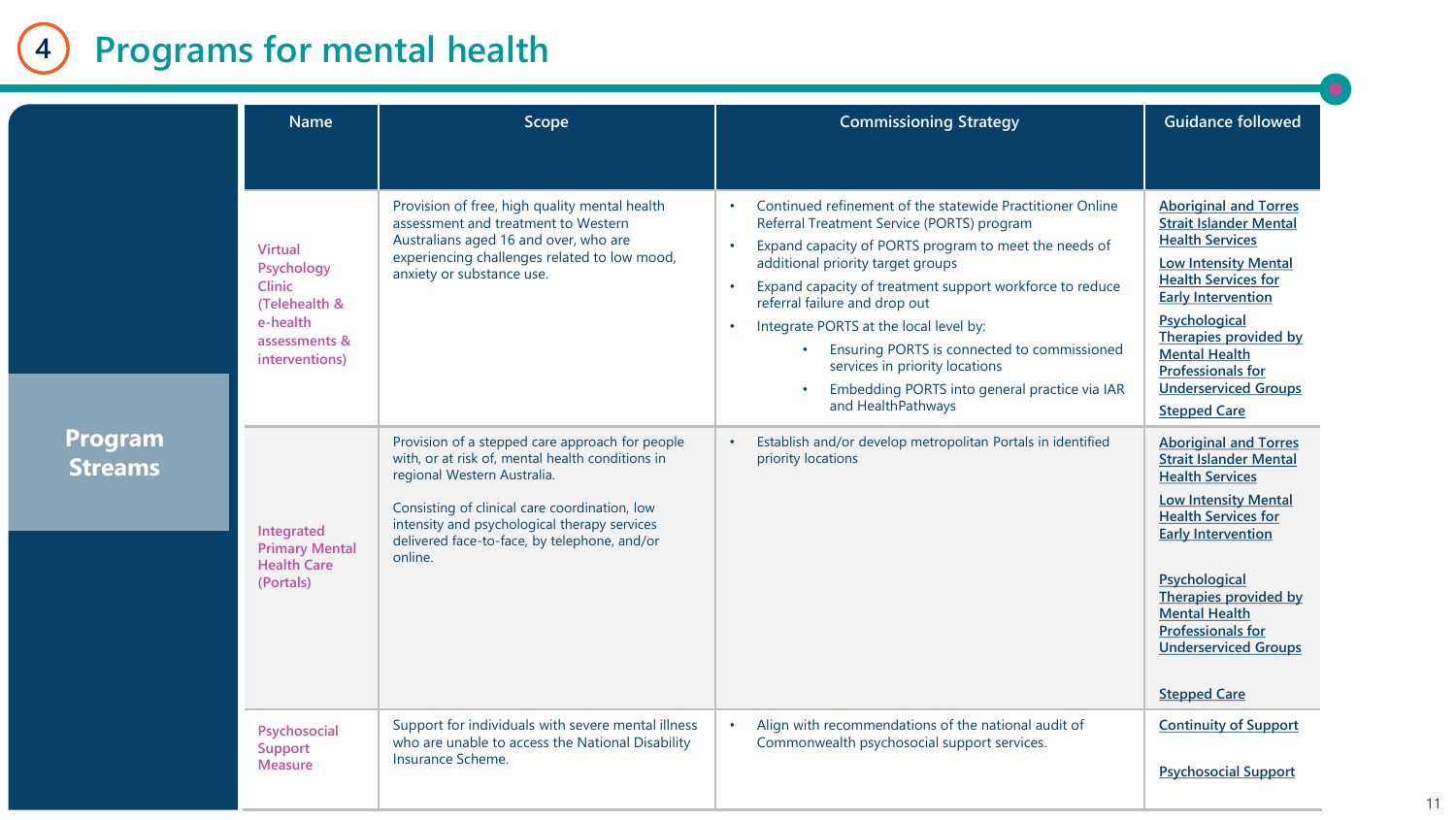#### **Programs for mental health 4**

|                                  | <b>Name</b><br>Scope                                                                                                      |                                                                                                                                                                                                                                                                                                                                                                       | <b>Commissioning Strategy</b>                                                                                                                                                                                                                                                                                                                                                                                                                                                                                                                   | <b>Guidance followed</b>                                                                                                                                                                   |
|----------------------------------|---------------------------------------------------------------------------------------------------------------------------|-----------------------------------------------------------------------------------------------------------------------------------------------------------------------------------------------------------------------------------------------------------------------------------------------------------------------------------------------------------------------|-------------------------------------------------------------------------------------------------------------------------------------------------------------------------------------------------------------------------------------------------------------------------------------------------------------------------------------------------------------------------------------------------------------------------------------------------------------------------------------------------------------------------------------------------|--------------------------------------------------------------------------------------------------------------------------------------------------------------------------------------------|
|                                  | Services for<br>Children and<br><b>Young People</b><br>with or at Risk<br>of Mild to<br>Moderate<br><b>Mental Illness</b> | Early intervention mental health services for young<br>people aged 12-25 years with, or at risk of, mild to<br>moderate mental illness.                                                                                                                                                                                                                               | Develop a headspace strategy to leverage learnings and<br>ensure program consistency and improve outcomes<br>across WA                                                                                                                                                                                                                                                                                                                                                                                                                          | <b>Child and Youth</b><br><b>Mental Health</b><br><b>Services</b>                                                                                                                          |
|                                  | Services for<br>Children and<br><b>Young People</b><br>with or at Risk<br>of Severe<br><b>Mental Illness</b>              | Evidence-informed, short-term, focused psychological<br>interventions for people with severe mental illness who<br>can be managed within primary care settings.<br>Clinical care coordination.                                                                                                                                                                        | Work closely with State Government partners to ensure<br>coordinated approach to service model development,<br>evaluation and commissioning                                                                                                                                                                                                                                                                                                                                                                                                     | <b>Child and Youth</b><br><b>Mental Health</b><br><b>Services</b>                                                                                                                          |
| <u>Program</u><br><b>Streams</b> | Services for<br>People with<br>Severe or<br>Complex<br><b>Mental Illness</b>                                              | Evidence-informed, short-term, focused psychological<br>interventions for people with severe mental illness who<br>can be managed within primary care settings.<br>Clinical care coordination.                                                                                                                                                                        | Ensure services include referral pathways via the IAR and<br>HealthPathways<br>Ensure service models include formalised clinical<br>$\bullet$<br>pathways with state funded mental health services<br>Ensure service models incorporate focus on people<br>experiencing co-occurring mental health and alcohol and<br>other drug issues                                                                                                                                                                                                         | <b>Primary Mental</b><br><b>Health Care Services</b><br>for People with<br><b>Severe Mental Illness</b>                                                                                    |
|                                  | Suicide<br>Prevention<br><b>Services</b>                                                                                  | Services to address the needs of people at risk of<br>suicide, including aftercare and support following a<br>suicide attempt.<br>Priority at-risk groups include:<br>Aboriginal people;<br>$\bullet$<br>LGBTIO+:<br>$\bullet$<br>young people;<br>$\bullet$<br>older males;<br>$\bullet$<br>people from culturally and linguistically diverse<br>(CALD) backgrounds. | Build on learnings from Suicide Prevention Trial sites to<br>ensure an evidence informed approach to investment in<br>suicide prevention activities<br>Work with the WA MHC to plan and coordinate suicide<br>$\bullet$<br>prevention activities<br>Promote pathways and develop mechanisms to improve<br>the connection between hospitals/general practice and<br>non-government organisations (NGOs) to support<br>prevention and improve aftercare<br>Incorporate and leverage the Alliance Against Depression<br>as a foundational approach | <b>Regional Approach to</b><br><b>Suicide Prevention</b><br>An evidence-based<br>systems approach to<br>suicide prevention:<br>guidance on<br>planning,<br>commissioning and<br>monitoring |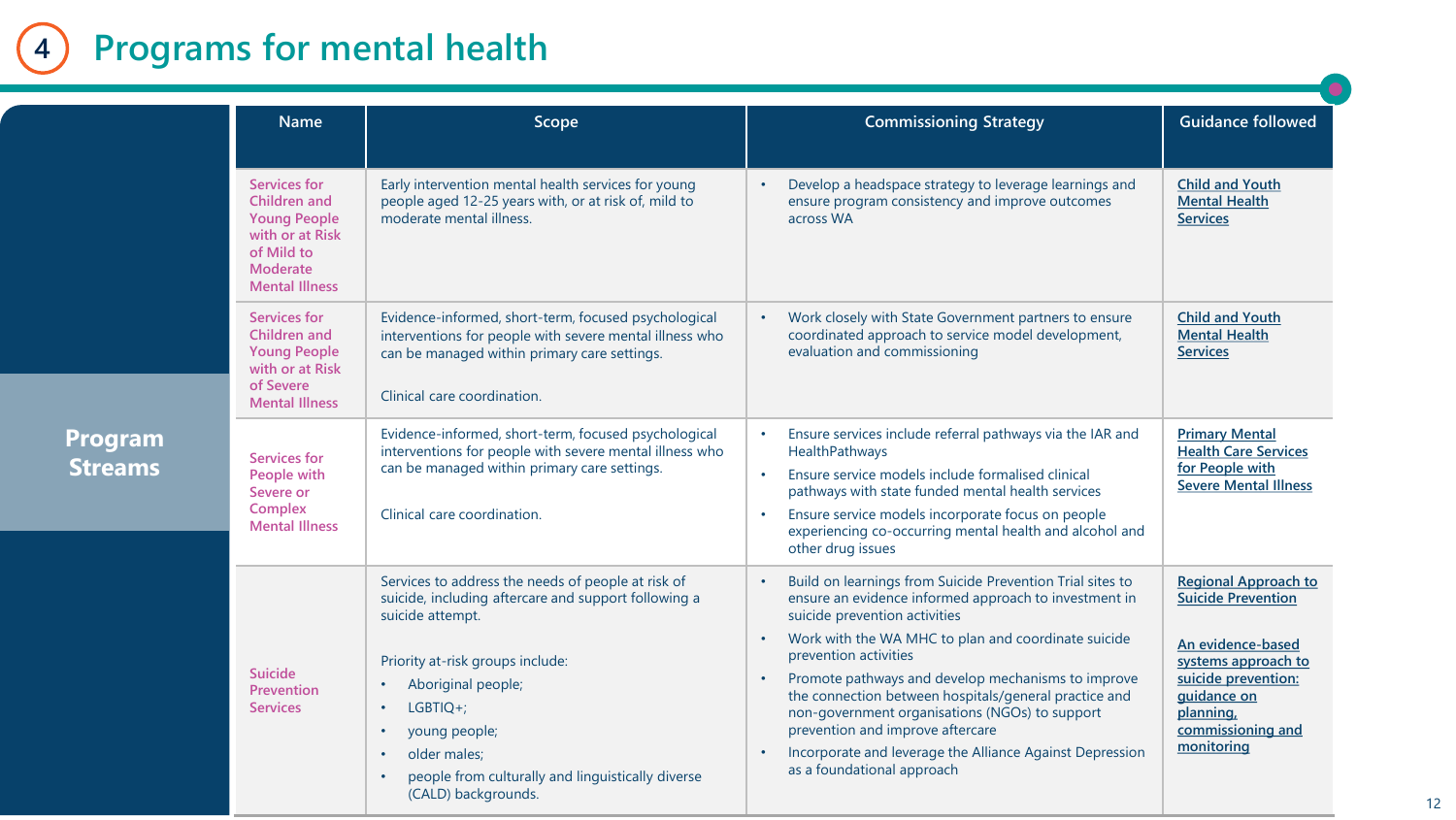**The following table outlines the Program Elements/Interventions that operate within the Program Streams listed on pages 10-12. Within program streams, one or more interventions/elements may be utilized, in accordance with the guidance. The Elements/Interventions are either a type of treatment or a treatment support. Services**  exclusively for adults with, or at risk of, mild-moderate mental illness, will provide one or more of the elements below (excluding Clinical Care Coordination).

|                             | <b>Name</b>                                                                                                                            | <b>Type</b>          | Scope                                                                                                                                                                                          |           | <b>Commissioning Strategy</b>                                                                                                                                                                                                                                         | <b>Guidance followed</b>                                                                                                                    |
|-----------------------------|----------------------------------------------------------------------------------------------------------------------------------------|----------------------|------------------------------------------------------------------------------------------------------------------------------------------------------------------------------------------------|-----------|-----------------------------------------------------------------------------------------------------------------------------------------------------------------------------------------------------------------------------------------------------------------------|---------------------------------------------------------------------------------------------------------------------------------------------|
|                             | <b>Clinical Care</b><br>Coordination                                                                                                   | Treatment<br>Support | Provision of nursing support for individuals with<br>severe and complex mental illness, to assist<br>individuals to effectively manage their illness and<br>avoid unnecessary hospitalisation. |           | Commission a small self-organised team of<br>neighbourhood nurse generalists to support GPs<br>manage more complex patients (with mental and<br>physical health comorbidity) by providing<br>comprehensive personalised nursing care for people in<br>their own homes | <b>Primary Mental Health</b><br><b>Care Services for</b><br><b>People with Severe</b><br><b>Mental Illness</b>                              |
| <b>Program</b><br>Elements/ | Low Intensity<br><b>Mental Health</b><br><b>Services for Early</b><br>Intervention<br>(LIPI)                                           | Treatment            | Face-to-face or online mental health support for<br>people with or at risk of mild mental illness.                                                                                             |           | Continue to explore the use of technology for the<br>delivery of low intensity services                                                                                                                                                                               | <b>Low Intensity Mental</b><br><b>Health Services for</b><br><b>Early Intervention</b>                                                      |
| <b>Interventions</b>        | <b>Peer Support</b>                                                                                                                    | Treatment<br>support | Utilise peer support models to connect consumers<br>with social and mental health support, including as<br>they are discharged from justice services and<br>emergency departments.             | $\bullet$ | Expand peer support models across the metropolitan<br>area<br>Work in partnership with Consumers of Mental Health<br>WA to support the development of the peer workforce                                                                                              | Peer workforce role in<br>mental health and<br>suicide prevention                                                                           |
|                             | Psychological<br><b>Therapies</b><br>Provided by<br><b>Mental Health</b><br><b>Professionals for</b><br>Underserviced<br><b>Groups</b> | Treatment            | Evidence based treatment for people with mild to<br>moderate mental illness.                                                                                                                   |           | Continue to explore the use of technology for the<br>delivery of psychological therapies                                                                                                                                                                              | Psychological<br>Therapies provided by<br><b>Mental Health</b><br><b>Professionals for</b><br><b>Underserviced Groups</b>                   |
|                             | Psychological<br><b>Treatment</b><br>Services in<br><b>Residential Aged</b><br>Care                                                    | Treatment            | Evidence based treatment for people living in<br>residential aged care facilities, who have a<br>diagnosed mental illness or are at risk of mental<br>illness.                                 |           | Work with service providers to identify opportunities to<br>improve service model design, program implementation<br>and expansion to regional areas                                                                                                                   | Psychological<br><b>Treatment Services for</b><br><b>People with Mental</b><br><b>Illness in Residential</b><br><b>Aged Care Facilities</b> |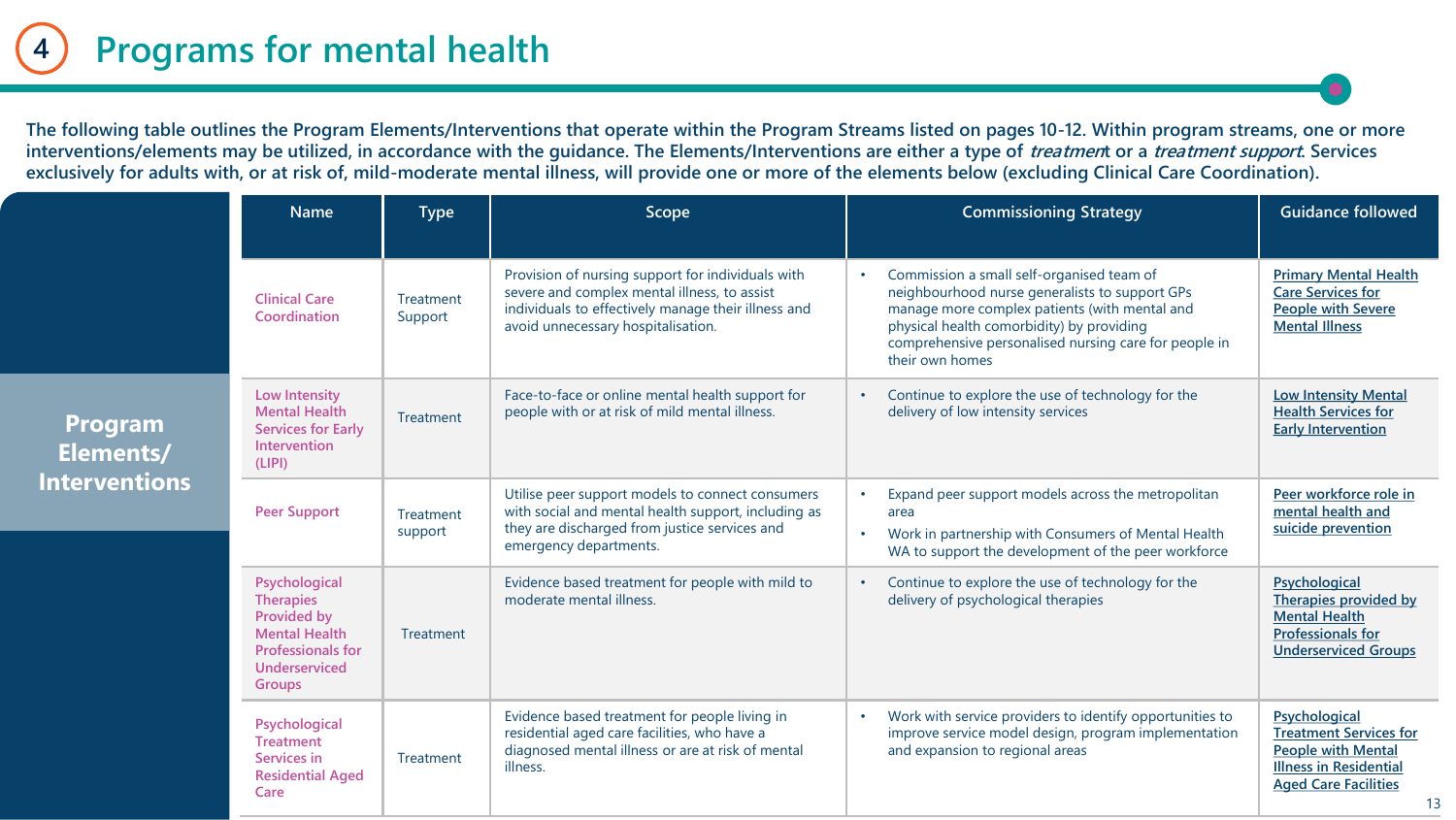Health service provision is not uniform across WA and this has a profound effect on health care utilisation and outcomes. The variation that results is largely due to misaligned governance, planning and funding. The consequence is a multiplicity of providers, with competing and overlapping objectives and incentives and little integration. The system is unbalanced because the drivers are, and simply funding more services in those locations that have a higher than average rate of disadvantage, for example, will not fix the problem. It is more complex and requires a systemic approach. Thus, WAPHA is developing a multilevel integrated approach to commissioning.

Services that can be provided virtually (telephone, internet) will be available to anyone who needs them irrespective of location. Face-to-face services will be developed as suites of place-based offerings. Determining the priority locations for place-based services that we will fund will involve a balance of what can be achieved in terms of maximising individual benefit relative to the level of unmet need. There is no formula for this. There are however several critical dependencies, for example, having access to general practice. It is essential we understand existing supply before we commission more. Thus, we will work in partnership with stakeholders to understand the whole system.

Place-based decision making will also be informed by needs assessments, which will include population health analysis and consultation with clinicians, community, service providers and partner agencies, every three years. We will ensure our commissioning decisions that follow are well-defined and justified.

We will commission programs in locations where these dependencies are in place. Where these dependencies are not in place, we will work with partner organisations to establish these critical conditions, so programs can be successful in the future.

**To achieve person-centred, quality care (within a stepped care framework), and to maximise finite resources, WAPHA has identified the following parameters that need to be present in each locality.** 



**A collaborative approach to system integration among stakeholders**

**Accessible general practitioners**

**Access to social services**

**Pathways to specialist mental health services**

**Service infrastructure to respond to specific groups i.e. youth, older adults.**